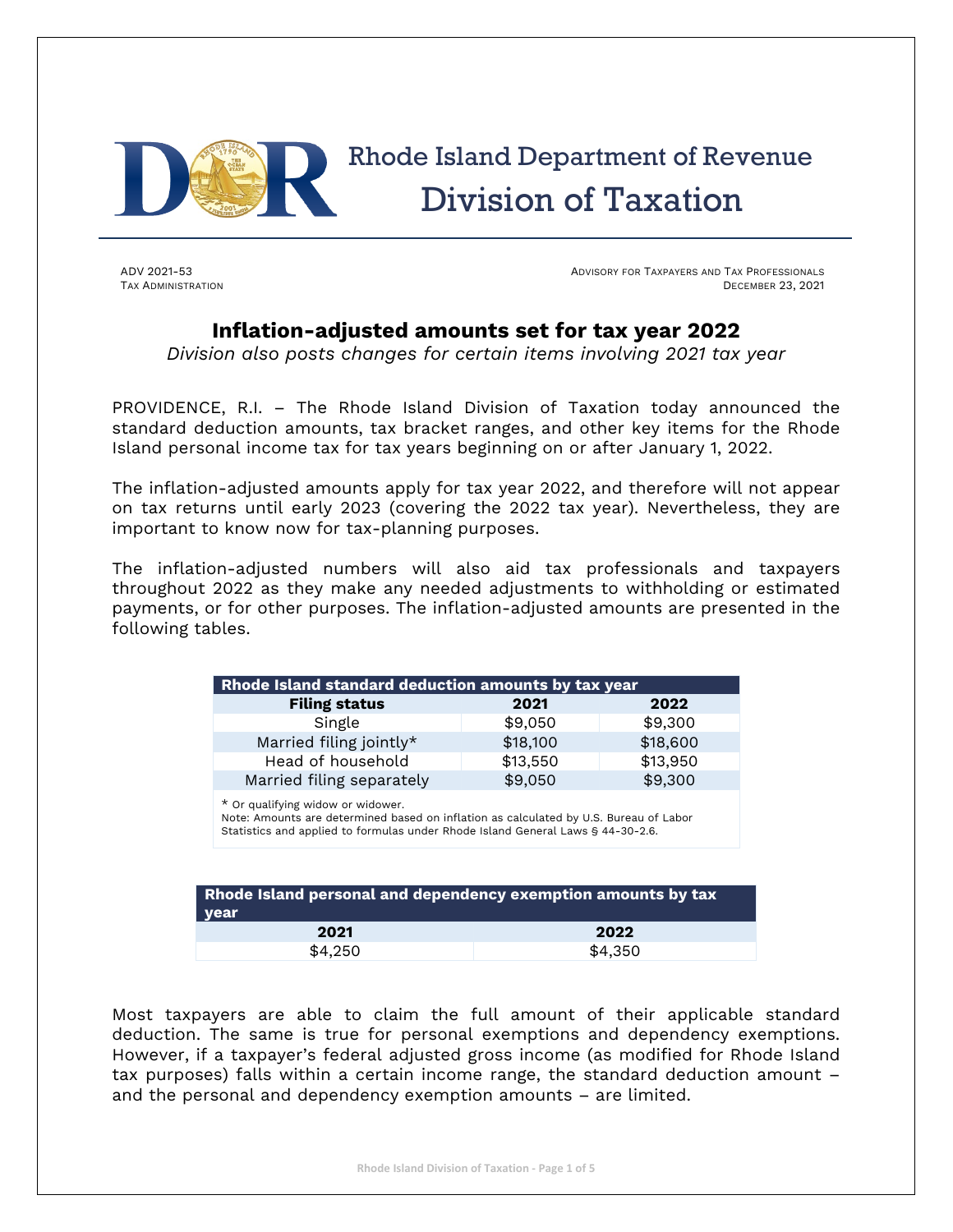If income exceeds the range, the taxpayer cannot claim a standard deduction or personal or dependency exemption amount. The income ranges are listed in the following table.

| <b>Phase-out range for standard deduction, exemption amounts by tax</b><br>l year                                |                        |  |
|------------------------------------------------------------------------------------------------------------------|------------------------|--|
| 2021                                                                                                             | 2022                   |  |
| \$210,750 to \$234,750                                                                                           | \$217,050 to \$241,850 |  |
| Phaseout increment (amount used in computing phaseout), which was \$6,000 for 2021, will be \$6,200<br>for 2022. |                        |  |

#### **Personal income tax: uniform rate schedule**

The Division of Taxation has recalculated tax bracket ranges for tax year 2022, as required by statute. The changes were made to the Rhode Island personal income tax's uniform tax rate schedule, which is used by all filers.

If the dollar figures in tax brackets remained constant, a taxpayer might be bumped into a higher bracket solely because of an annual wage increase that is intended to help the worker keep pace with inflation -- an outcome often referred to as "bracket creep." To help offset the effects of bracket creep, the General Assembly adopted a provision that requires the tax brackets to be adjusted annually with inflation. (Standard deduction and exemption amounts are adjusted in similar fashion.) The effect can be seen in the following two tables: one for tax year 2021, the other for tax year 2022.

| Uniform tax rate schedule for tax year 2021 (personal income<br>tax) |              |          |                        |                       |
|----------------------------------------------------------------------|--------------|----------|------------------------|-----------------------|
| Taxable income:                                                      |              |          |                        |                       |
| Over                                                                 | But not over | Pay      | + percent on<br>excess | of the amount<br>over |
| \$<br>$\Omega$                                                       | \$<br>66,200 | \$       | 3.75%                  | \$<br>ი               |
| 66,200                                                               | 150,550      | 2,482.50 | 4.75%                  | 66,200                |
| 150,550                                                              |              | 6,489.13 | 5.99%                  | 150,550               |
| Uniform tax rate schedule for tax year 2022 (personal income         |              |          |                        |                       |

| Uniform tax rate schedule for tax year 2022 (personal income<br>tax) |  |
|----------------------------------------------------------------------|--|
| Taxable income:                                                      |  |

| Over    | But not over | Pay      | + percent on<br>excess | of the amount<br>over |
|---------|--------------|----------|------------------------|-----------------------|
| \$<br>0 | 68,200       | \$       | 3.75%                  |                       |
| 68,200  | 155,050      | 2,557.50 | 4.75%                  | 68,200                |
| 155,050 |              | 6.682.88 | 5.99%                  | 155,050               |

**Rhode Island Division of Taxation - Page 2 of 5**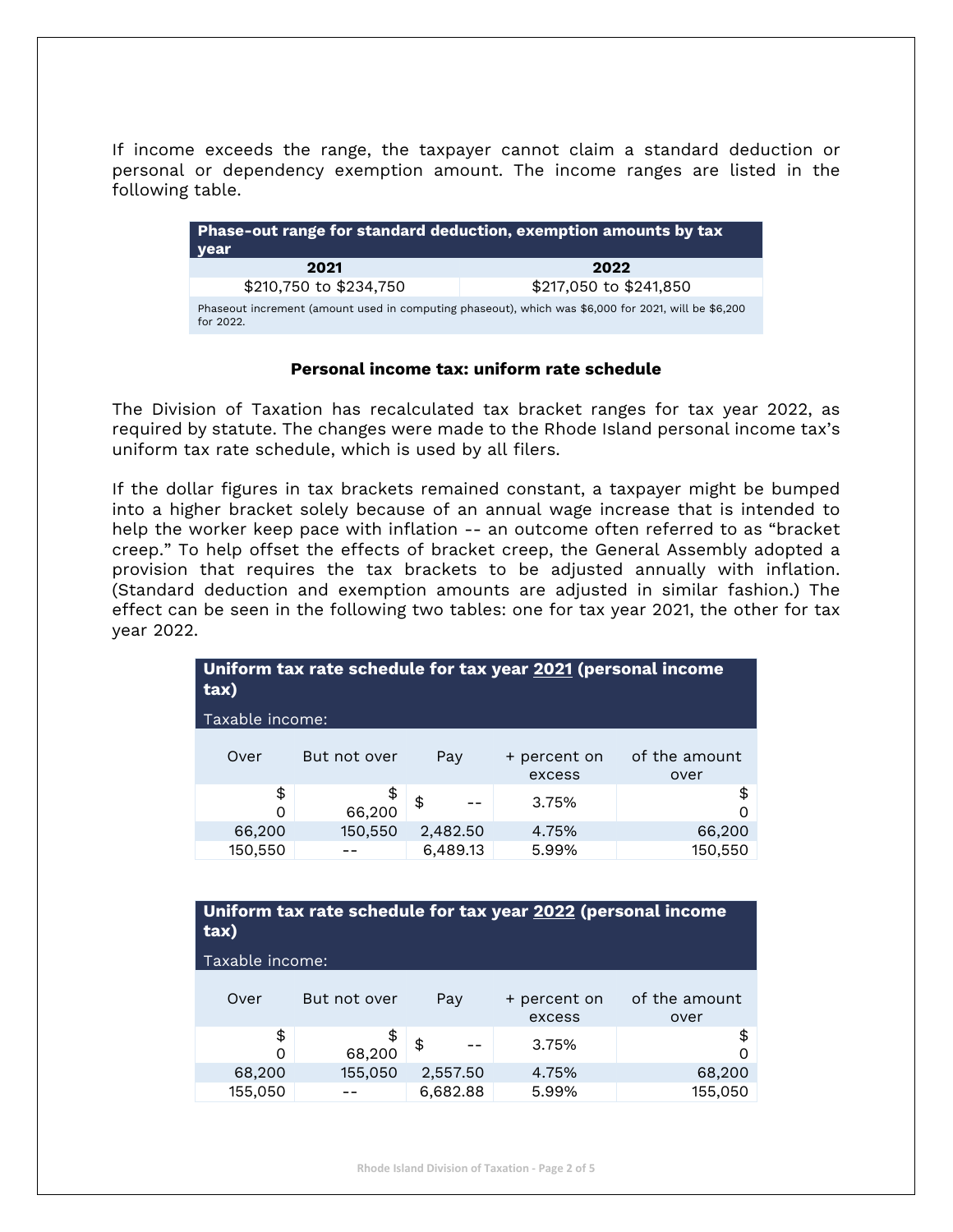#### **Trusts and estates: income tax rate schedule**

The Division of Taxation has posted the income tax rate schedule for 2022 that will be used by fiduciaries for many trusts and estates.

As a convenience, tables for tax year 2021 and tax year 2022 appear below.

| Income tax rate schedule for tax year 2021 (trusts and estates) |              |        |                        |                       |
|-----------------------------------------------------------------|--------------|--------|------------------------|-----------------------|
| Taxable income:                                                 |              |        |                        |                       |
| Over                                                            | But not over | Pay    | + percent on<br>excess | of the amount<br>over |
| \$<br>O                                                         | \$<br>2,650  | \$     | 3.75%                  | \$<br>$\Omega$        |
| 2,650                                                           | 8,450        | 99.38  | 4.75%                  | 2,650                 |
| 8,450                                                           |              | 374.88 | 5.99%                  | 8,450                 |

Table is for non-grantor trusts and non-bankruptcy estates. To calculate income tax for grantor trusts and bankruptcy estates, use personal income tax table.

| Income tax rate schedule for tax year 2022 (trusts and estates) |              |        |                        |                       |
|-----------------------------------------------------------------|--------------|--------|------------------------|-----------------------|
| Taxable income:                                                 |              |        |                        |                       |
| Over                                                            | But not over | Pay    | + percent on<br>excess | of the amount<br>over |
| \$<br>O                                                         | \$<br>2,750  | \$     | 3.75%                  | \$                    |
| 2,750                                                           | 8,700        | 103.13 | 4.75%                  | 2,750                 |
| 8,700                                                           |              | 385.75 | 5.99%                  | 8,700                 |
|                                                                 |              |        |                        |                       |

Table is for non-grantor trusts and non-bankruptcy estates. To calculate income tax for grantor trusts and bankruptcy estates, use personal income tax table.

#### **Withholding tables, W-4 withholding certificate**

The Division of Taxation has posted on its website the booklet of income tax withholding tables for tax year 2022. Employers use the tables to calculate how much to withhold from an employee's pay for Rhode Island personal income tax purposes.

The booklet also includes a copy of the 2022 version of Form RI W-4, "Employee's Withholding Allowance Certificate." To view the booklet: [https://tax.ri.gov/media/18001/download.](https://tax.ri.gov/media/18001/download)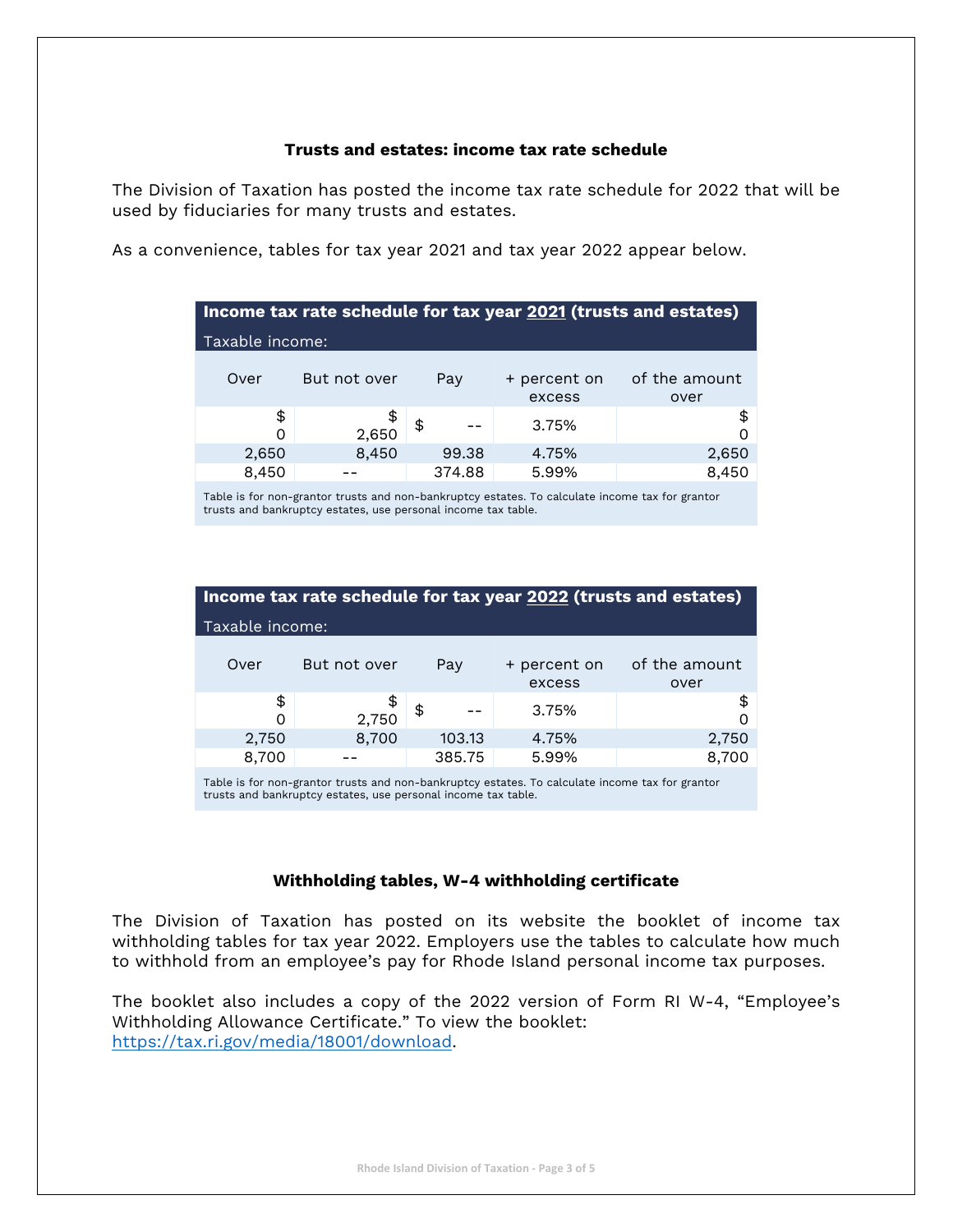## THE FOLLOWING ITEMS ARE FOR THE 2021 TAX YEAR

#### **Social Security and pension modification amounts for TY 2021**

The Division of Taxation has set key numbers associated with the Social Security and pension/annuity/401(k) modifications for the 2021 tax year. The Division has also established the maximum credit amount for the statewide property-tax relief credit (Form RI-1040H) for the 2021 tax year. These numbers apply retroactively to the tax year beginning on or after January 1, 2021 and will appear on forms and instructions during the filing season which begins in January 2022.

#### SOCIAL SECURITY

Rhode Island legislation enacted in 2015 established a new modification involving the personal income tax. Effective for tax years beginning on or after January 1, 2016, the modification decreases federal adjusted gross income for Rhode Island purposes for qualifying taxpayers who receive Social Security benefits. In general, a taxpayer is eligible for the modification if all three of the following conditions are met:

- The taxpayer's federal adjusted gross income (AGI) includes taxable income from Social Security;
- The taxpayer has reached "full retirement age" as defined by the Social Security Administration; and
- The taxpayer's federal AGI is below a certain amount (see table below).

| Social Security modification – income limits by tax year |           |           |
|----------------------------------------------------------|-----------|-----------|
| <b>Filing status</b>                                     | 2020      | 2021      |
| Single                                                   | \$86,350  | \$88,950  |
| Married filing jointly*                                  | \$107,950 | \$111,200 |
| Head of household                                        | \$86,350  | \$88,950  |
| Married filing separately                                | \$86,375  | \$88,975  |
|                                                          |           |           |

\* Or qualifying widow or widower. For more information on this modification, see Rhode Island General Laws § 44-30-12.

PENSIONS, 401(K) PLANS, MILITARY RETIREMENT PAY, ANNUITIES, ETC.

Rhode Island legislation enacted in 2016 established a new modification involving the personal income tax. Effective for tax years beginning on or after January 1, 2017, the modification decreases federal adjusted gross income for Rhode Island purposes for qualifying taxpayers who receive income from 401(k) plans, 403(b) plans, military retirement pay, private‐sector pensions, federal government pensions, state government pensions, local government pensions, federal Thrift Savings Plan, annuities, and/or certain other sources.

In general, a taxpayer is eligible for the modification if all three of the following conditions are met: